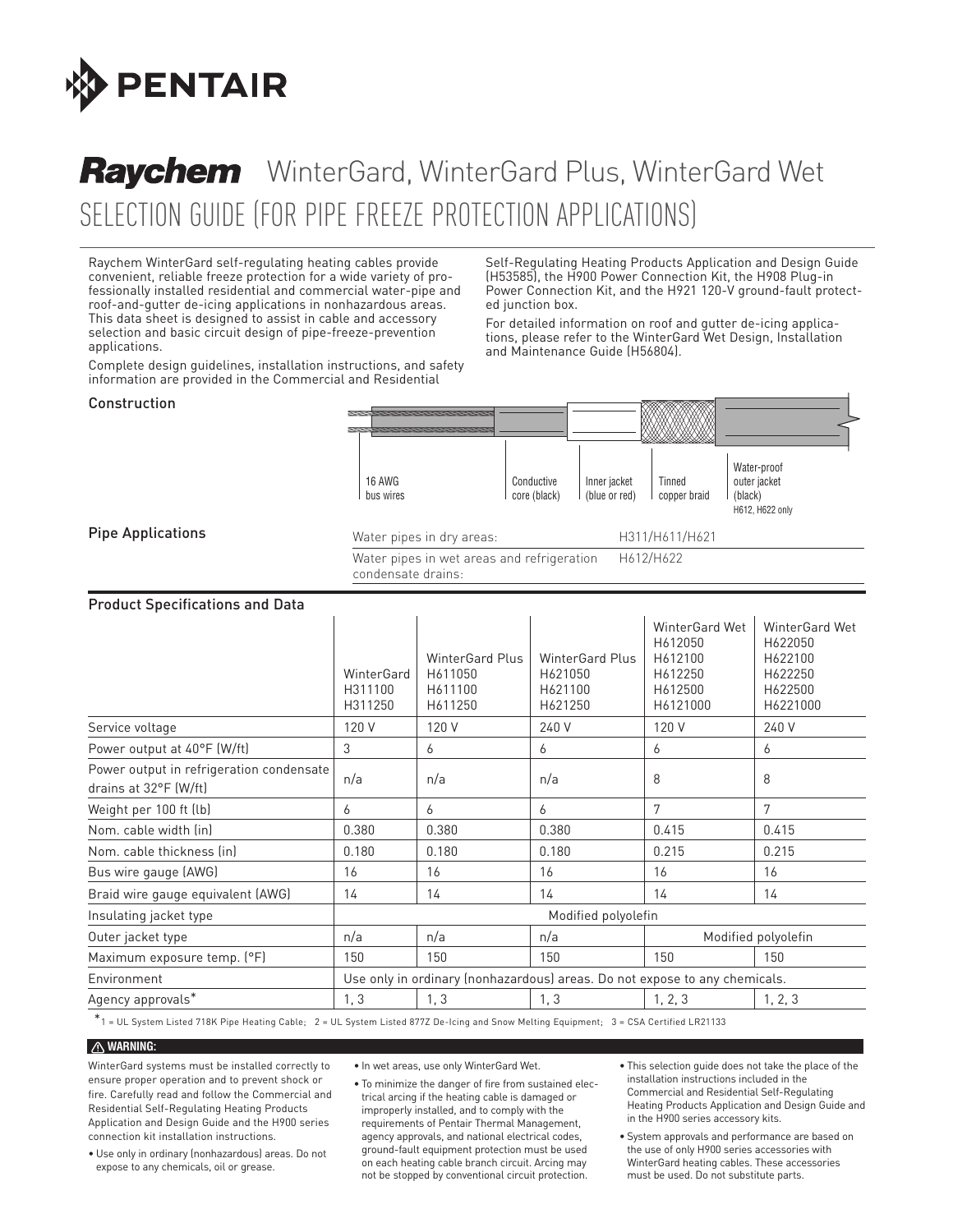# **WinterGard Selection Guide**

## Circuit Sizing Guide



|                              |                               | Maximum heater length (ft)<br>per circuit at start-up temperature |               |      |  |  |
|------------------------------|-------------------------------|-------------------------------------------------------------------|---------------|------|--|--|
| <b>Heating cable type</b>    | Circuit breaker<br>rating (A) | $0^{\circ}$ F                                                     | $32^{\circ}F$ | 40°F |  |  |
| <b>WinterGard 120 V</b>      | 15                            | 150                                                               |               | 250  |  |  |
| H311 on pipe                 | 20                            | 200                                                               |               | 250  |  |  |
|                              | 30                            | 250                                                               |               | 250  |  |  |
| <b>WinterGard Plus 120 V</b> | 15                            | 125                                                               |               | 150  |  |  |
| H611 on pipe                 | 20                            | 140                                                               |               | 195  |  |  |
|                              | 30                            | 200                                                               |               | 200  |  |  |
| <b>WinterGard Plus 240 V</b> | 15                            | 200                                                               |               | 255  |  |  |
| H621 on pipe                 | 20                            | 250                                                               |               | 340  |  |  |
|                              | 30                            | 375                                                               |               | 400  |  |  |
| <b>WinterGard Wet 120 V</b>  | 15                            | 125                                                               |               | 150  |  |  |
| H612 on pipe                 | 20                            | 140                                                               |               | 195  |  |  |
|                              | 30                            | 200                                                               |               | 200  |  |  |
| <b>WinterGard Wet 120 V</b>  | 15                            | 100                                                               | 125           |      |  |  |
| H612 in refrigeration        | 20                            | 125                                                               | 165           |      |  |  |
| condensate drains            | 30                            | 150                                                               | 200           |      |  |  |
| <b>WinterGard Wet 240 V</b>  | 15                            | 200                                                               |               | 255  |  |  |
| H622 on pipe                 | 20                            | 250                                                               |               | 340  |  |  |
|                              | 30                            | 375                                                               |               | 400  |  |  |
| <b>WinterGard Wet 240 V</b>  | 15                            | 200                                                               | 250           |      |  |  |
| H622 in refrigeration        | 20                            | 250                                                               | 320           |      |  |  |
| condensate drains            | 30                            | 305                                                               | 400           |      |  |  |

**Note:** Maximum circuit lengths are based on start-up load. Steady-state amps per foot is dependent upon heating cable temperature.

## Catalog References

Catalog Numbers



|                             |          | Cable          | Watts/ft            |                |                           |
|-----------------------------|----------|----------------|---------------------|----------------|---------------------------|
|                             | Catalog  | construc-      | (on 40°F            | <b>Nominal</b> | Package                   |
| Cable type                  | number   | tion*          | metal pipe) voltage |                | type**                    |
| WinterGard H311             | H311100  | 1              | 3                   | 120            | TruckPak <sup>®</sup> box |
|                             | H311250  | 1              | 3                   | 120            | 250-ft reel               |
| WinterGard Plus             | H611050  | 1              | 6                   | 120            | 50-ft box                 |
| H611                        | H611100  | 1              | 6                   | 120            | TruckPak box              |
|                             | H611250  | 1              | 6                   | 120            | 250-ft reel               |
| WinterGard Plus             | H621050  | 1              | 6                   | 240            | 50-ft box                 |
| H621                        | H621100  | 1              | 6                   | 240            | TruckPak box              |
|                             | H621250  | 1              | 6                   | 240            | 250-ft reel               |
| WinterGard Wet H612 H612050 |          | $\mathcal{P}$  | 6                   | 120            | 50-ft box                 |
|                             | H612100  | $\mathcal{P}$  | 6                   | 120            | TruckPak box              |
|                             | H612250  | $\mathfrak{D}$ | 6                   | 120            | 250-ft reel               |
|                             | H612500  | $\mathcal{P}$  | 6                   | 120            | 500-ft reel               |
|                             | H6121000 | $\mathfrak{D}$ | 6                   | 120            | 1000-ft reel              |
| WinterGard Wet H622 H622050 |          | $\mathfrak{D}$ | 6                   | 240            | 50-ft box                 |
|                             | H622100  | $\mathcal{P}$  | 6                   | 240            | TruckPak box              |
|                             | H622250  | $\mathfrak{D}$ | 6                   | 240            | 250-ft reel               |
|                             | H622500  | $\mathcal{P}$  | 6                   | 240            | 500-ft reel               |
|                             | H6221000 | $\mathcal{P}$  | 6                   | 240            | 1000-ft reel              |
|                             |          |                |                     |                |                           |

\* Construction: 1 = braided metal shield only; 2 = waterproof polyolefin outer jacket over braid.

\*\* TruckPak consists of 100-foot cable reel, 2 power connections, 1 splice/tee kit, 1 roll application tape, 10 "Electric Traced" labels.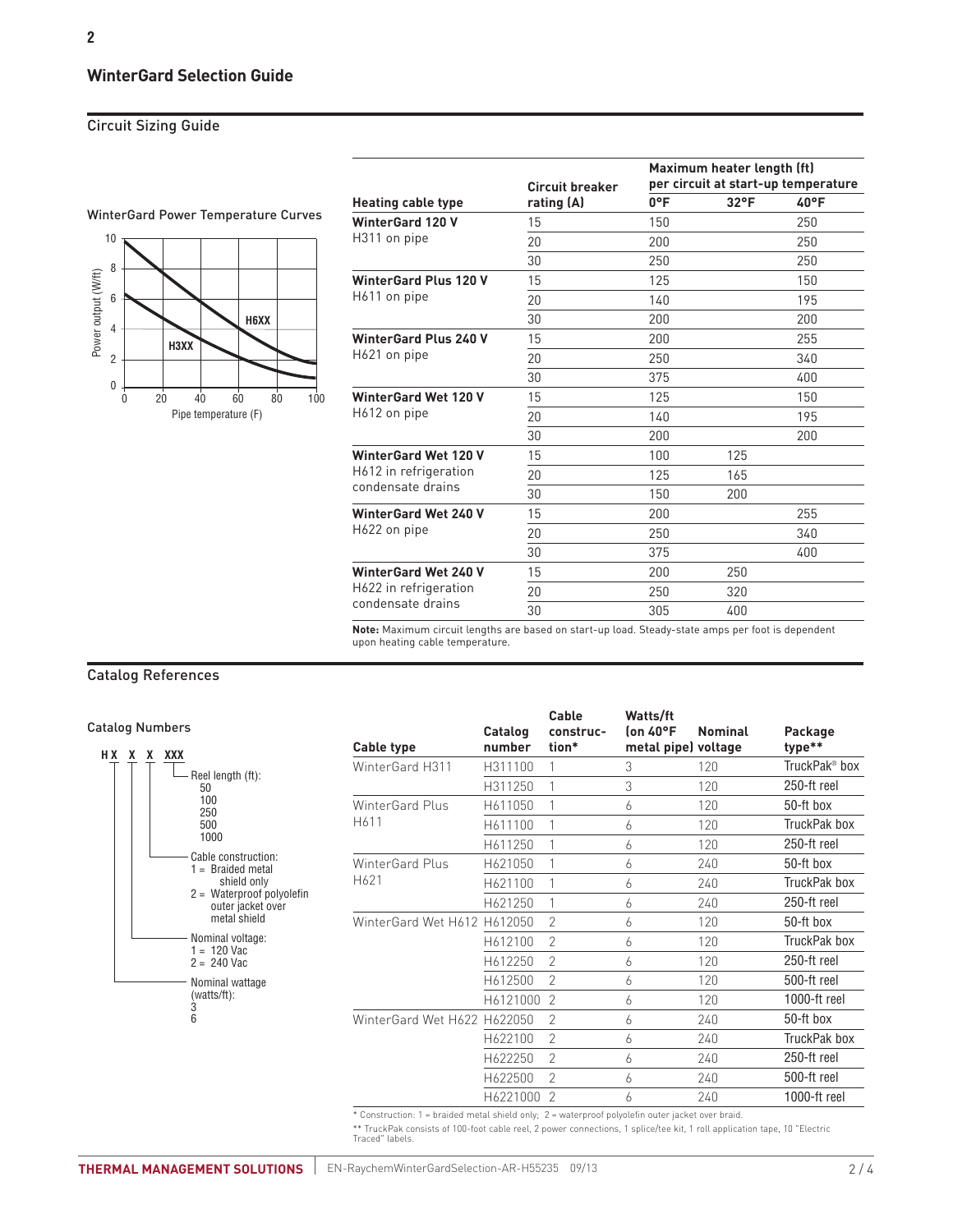# Selection Tables

Use one of the tables below to help select the correct WinterGard heating cable for your application. (Consult the Commercial and Residential Application and Design Guide or H900/H908 Installation Instructions for complete system design information.)

Use Table 1 to select heating cables for insulated metal pipes. Use Table 2 for insulated plastic pipes.



Read across the table to find your pipe diameter, then drop down to the line corresponding to the lowest air temperature for that application and the correct insulation thickness. The cell at that intersection has a particular shade and may have a number.

The shade indicates which heating cable to use (key to the shades appears to the left of Table 1). A number in the cell represents the spiraling ratio (feet of heating cable per

foot of pipe). If no number appears in the cell, straight trace the pipe. If a number does appear in the cell, spiral trace the pipe. If your spiraling ratio is 2.0, multiple-trace the pipe using two straight traces at the 4 o'clock and 8 o'clock positions.

If your spiraling ratio is 3.0, multiple-trace the pipe using three straight traces at the 11 o'clock or 1 o'clock position and at the 4 o'clock and 8 o'clock positions.

| able 1. For metal pipes with fiberglass insulation or equivalent (based on 40°F maintain) |
|-------------------------------------------------------------------------------------------|
|-------------------------------------------------------------------------------------------|

| Lowest    | <b>Insulation</b> | <b>Pipe diameter</b> (inches) |      |      |      |      |      |      |      |      |      |
|-----------|-------------------|-------------------------------|------|------|------|------|------|------|------|------|------|
| air temp. | thickness         | 0.50                          | 0.75 | 1.00 | 1.25 | 1.50 | 2.00 | 2.50 | 3.00 | 4.00 | 6.00 |
|           | $0.5$ in          |                               |      |      |      |      |      |      |      | 1.3  | 1.8  |
| 0°F       | $1.0$ in          |                               |      |      |      |      |      |      |      |      |      |
|           | $1.5$ in          |                               |      |      |      |      |      |      |      |      |      |
| $-20$ °F  | $0.5$ in          |                               |      |      |      |      | 1.1  | 1.3  | 1.5  | 1.8  | 3.0  |
|           | $1.0$ in          |                               |      |      |      |      |      |      |      | 1.1  | 1.5  |
|           | $1.5$ in          |                               |      |      |      |      |      |      |      |      | 1.1  |
|           | $2.0$ in          |                               |      |      |      |      |      |      |      |      |      |
|           | $0.5$ in          |                               |      |      | 1.1  | 1.2  | 1.4  | 1.7  | 2.0  | 3.0  |      |
| $-40$ °F  | $1.0$ in          |                               |      |      |      |      |      |      | 1.1  | 1.4  | 1.9  |
|           | $1.5$ in          |                               |      |      |      |      |      |      |      |      | 1.4  |
|           | $2.0$ in          |                               |      |      |      |      |      |      |      |      | 1.1  |

Table 2. For plastic pipes with fiberglass insulation or equivalent (based on 40°F maintain)

| Lowest          | <b>Insulation</b> |      | <b>Pipe diameter</b> (inches) |      |      |      |      |      |      |      |      |
|-----------------|-------------------|------|-------------------------------|------|------|------|------|------|------|------|------|
| air temp.       | thickness         | 0.50 | 0.75                          | 1.00 | 1.25 | 1.50 | 2.00 | 2.50 | 3.00 | 4.00 | 6.00 |
|                 | $0.5$ in          |      |                               |      |      |      | 1.2  | 1.4  | 1.7  | 2.0  | 3.0  |
| 0°F             | $1.0$ in          |      |                               |      |      |      |      |      |      | 1.2  | 1.6  |
|                 | $1.5$ in          |      |                               |      |      |      |      |      |      |      | 1.2  |
|                 | $0.5$ in          |      |                               | 1.1  | 1.3  | 1.5  | 1.8  | 2.0  | 3.0  |      |      |
| $-20^{\circ}$ F | $1.0$ in          |      |                               |      |      |      | 1.1  | 1.2  | 1.4  | 1.8  | 3.0  |
|                 | $1.5$ in          |      |                               |      |      |      |      |      | 1.1  | 1.3  | 1.7  |
|                 | $2.0$ in          |      |                               |      |      |      |      |      |      |      | 1.4  |
|                 | $0.5$ in          | 1.1  | 1.1                           | 1.5  | 1.8  | 2.0  | 3.0  | 3.0  |      |      |      |
| $-40^{\circ}$ F | $1.0$ in          |      |                               |      | 1.1  | 1.2  | 1.4  | 1.6  | 1.9  | 3.0  |      |
|                 | $1.5$ in          |      |                               |      |      |      | 1.1  | 1.2  | 1.4  | 1.7  | 3.0  |
|                 | $2.0$ in          |      |                               |      |      |      |      |      | 1.1  | 1.3  | 1.8  |

#### **Example 1**

Pipe = 2-inch-diameter metal Lowest air temperature = 0°F Insulation thickness = 1 inch Cable length and type = 1 foot of WinterGard H311 per foot of pipe

#### **Example 2**

Pipe = 2.5-inch-diameter plastic Lowest air temperature = –20°F Insulation thickness = 1 inch Cable length = 1.2 feet of WinterGard Plus H611, H621 or WinterGard Wet H612, H622